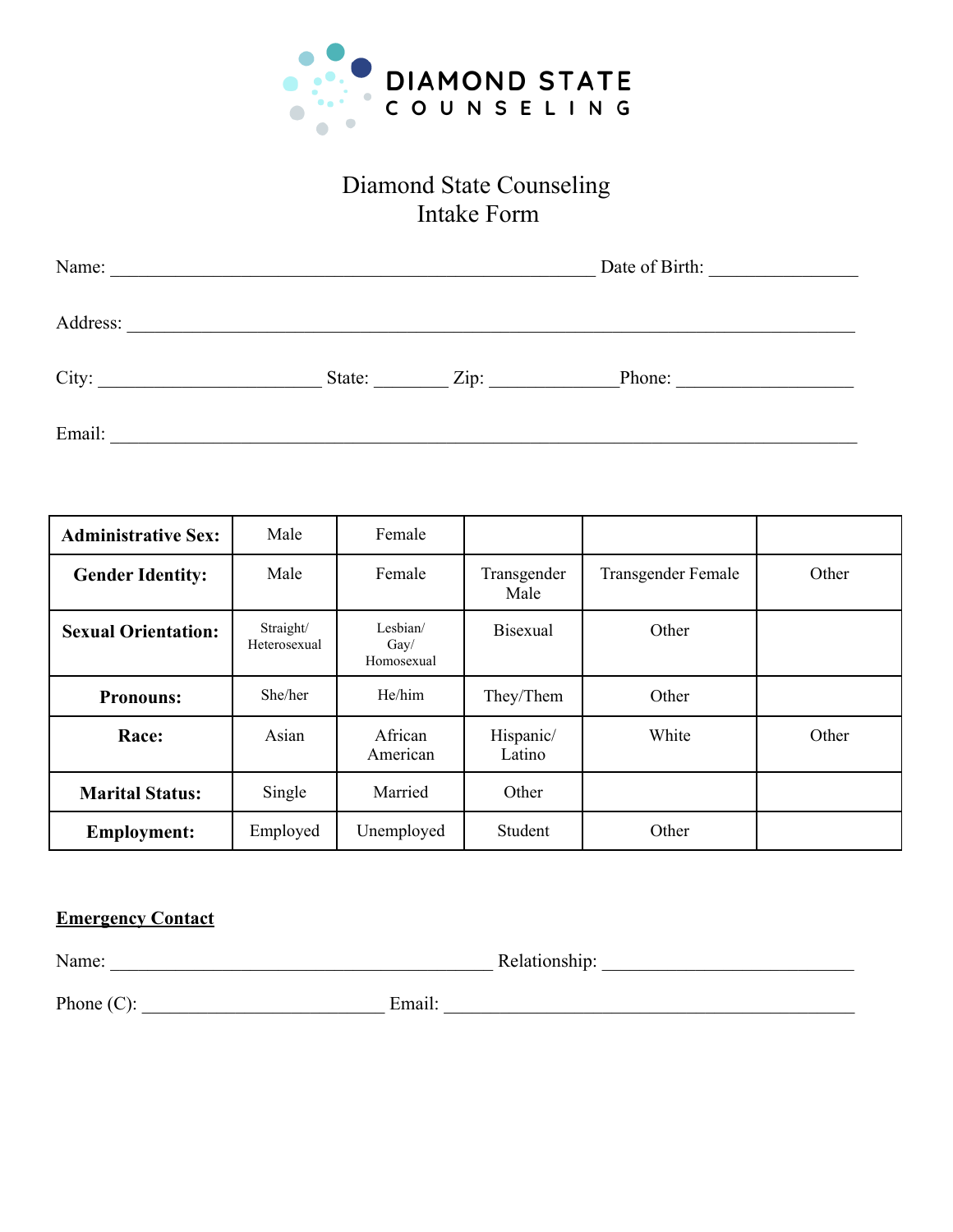

# **Notice of Privacy Practices**

#### **Effective/Last Revised Date: September 7, 2021**

## **HIPPA and CONFIDENTIALITY INFORMATION**

#### THIS NOTICE DESCRIBES HOW HEALTH INFORMATION ABOUT YOU MAY BE USED AND DISCLOSED AND HOW YOU CAN GET ACCESS TO THIS INFORMATION. PLEASE REVIEW IT CAREFULLY.

#### **Uses and Disclosures for Treatment, Payment, and Health Care Operations**

Diamond State Counseling is required by federal law to protect the privacy of your health information in the context of your mental health and substance abuse health care administered by this agency. We are also required to send you this notice, which explains how we may use information about you and when we can give out or "disclose" that information to others. You also have rights regarding your health information that are described in this notice.

The terms "information" or "health information" in this notice include any personal information that is created or received by a health care provider that relates to your physical or mental health or condition, the provision of health care to you, or the payment for such health care.

We have the right to change our privacy practices. If we do, we will provide the revised notice to you within 60 days by direct mail or post it in our agency office or on the website.

We may use or disclose your protected health information (PHI), for treatment, payment, and health care operations purposes with your consent. To help clarify these terms, here are some definitions:

•"PHI" refers to information in your health record that could identify you.

• "Treatment, Payment and Health Care Operations"

- Treatment is when we provide, coordinate or manage your health care and other services related to your health care. An example of treatment would be when we consult with another health care provider, such as your family physician or another Therapist. Another example would be when we release your treatment plan to your insurance company and/ or to your primary care physician.

- Payment is when we obtain reimbursement for your healthcare. Examples of payment are when we disclose your PHI to your health insurer to obtain reimbursement for your health care or to determine eligibility or coverage.

- Health Care Operations are activities that relate to the performance and operation of my practice. Examples of healthcare operations are quality assessment and improvement activities, business-related matters such as audits and administrative services, and case management and care coordination.

•"Use" applies only to activities within our [office, clinic, practice group, etc.] such as sharing, employing, applying, utilizing, examining, and analyzing information that identifies you.

**• "**Disclosure" applies to activities outside of our [office, clinic, practice group, etc.], such as releasing, transferring, or providing access to information about you to other parties.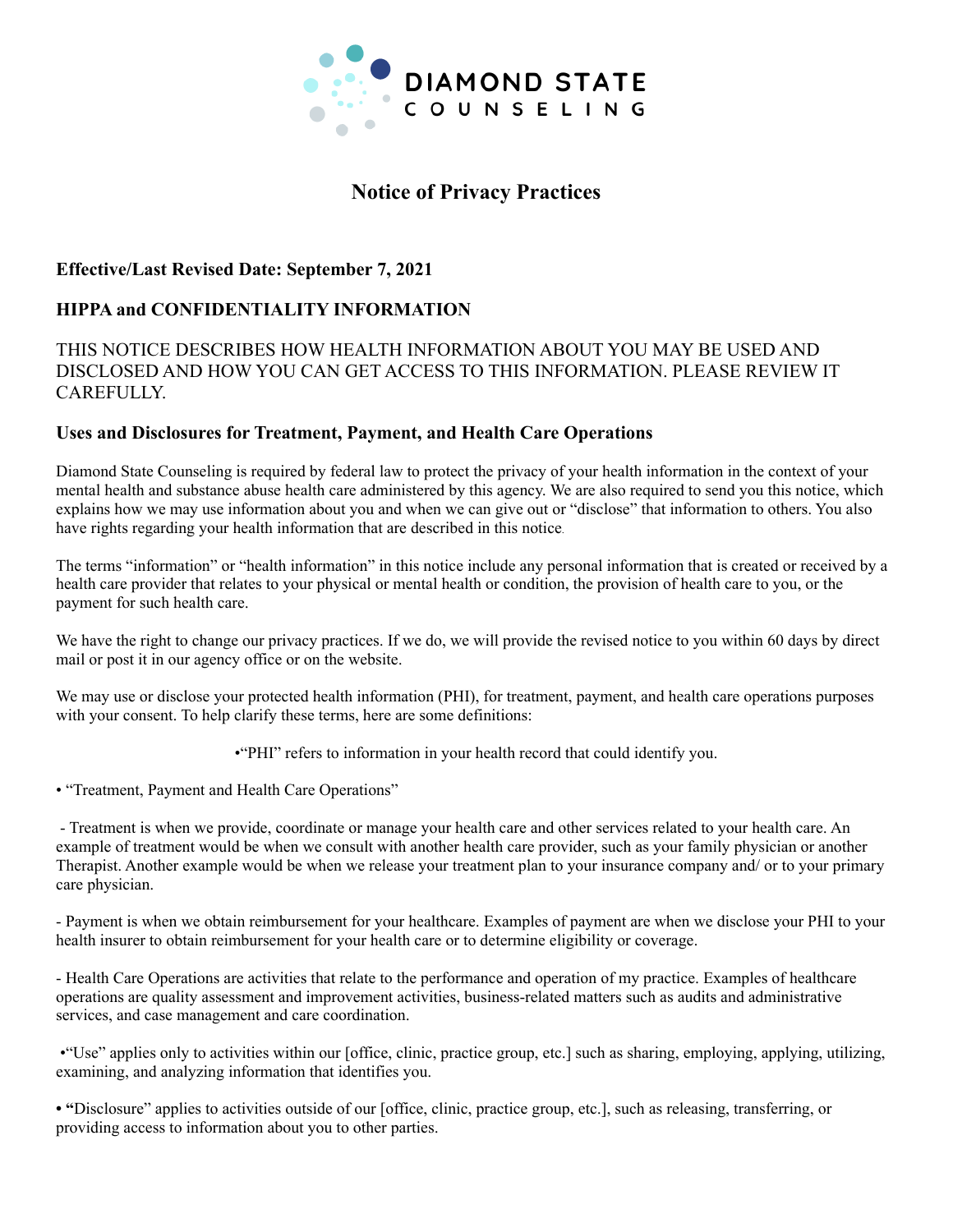#### **Uses and Disclosures Requiring Authorization**

## HOW WE USE OR DISCLOSE INFORMATION

We must use and disclose your health information to provide information:

• To you or someone who has the legal right to act for you (your personal representative);

**•** To the Secretary of the U.S. Department of Health and Human Services, if necessary, to ensure that your privacy is protected; and Where required by law.

We may use or disclose PHI for purposes outside of treatment, payment, or health care operations when your appropriate authorization is obtained. An "authorization" is written permission above and beyond the general consent that permits only specific disclosures. In those instances when we ask for information for purposes outside of treatment, payment, or health care operations, we will obtain an authorization from you before releasing this information. We will also need to obtain an authorization before releasing your Psychotherapy Notes. "Psychotherapy Notes" are notes we have made about your conversation during a private, group, joint, or family counseling session, which we have kept separate from the rest of your medical record. These notes are given a greater degree of protection than PHI.

You may revoke all such authorizations (of PHI) at any time, provided each revocation is in writing. You may not revoke an authorization to the extent that (1) we have relied on that authorization; or (2) if the authorization was obtained as a condition of obtaining insurance coverage, the law provides the insurer the right to contest the claim under the policy.

#### **Uses and Disclosures with Neither Consent nor Authorization**

Subject to certain limitations in the law, we can use and disclose your PHI without your Authorization for the following reasons:

1. When disclosure is required by state or federal law, and the use or disclosure complies with and is limited to the relevant requirements of such law.

2. For public health activities, including reporting suspected child, elder, or dependent adult abuse, or preventing or reducing a serious threat to anyone's health or safety.

3. For health oversight activities, including audits and investigations.

4. For judicial and administrative proceedings, including responding to a court or administrative order, although our preference is to obtain Authorization from you before doing so.

5. For law enforcement purposes, including reporting crimes occurring on my premises.

6. To coroners or medical examiners, when such individuals are performing duties authorized by law.

7. For research purposes, including studying and comparing the mental health of patients who received one form of therapy versus those who received another form of therapy for the same condition.

8. Specialized government functions, including, ensuring the proper execution of military missions; protecting the President of the United States; conducting intelligence or counterintelligence operations; or, helping to ensure the safety of those working within or housed in correctional institutions.

9. For workers' compensation purposes. Although our preference is to obtain an authorization from you, we may provide your PHI in order to comply with workers' compensation laws.

10. Appointment reminders and health-related benefits or services. We may use and disclose your PHI to contact you to remind you that you have an appointment with us. We may also use and disclose your PHI to tell you about treatment alternatives, or other health care services or benefits that we offer.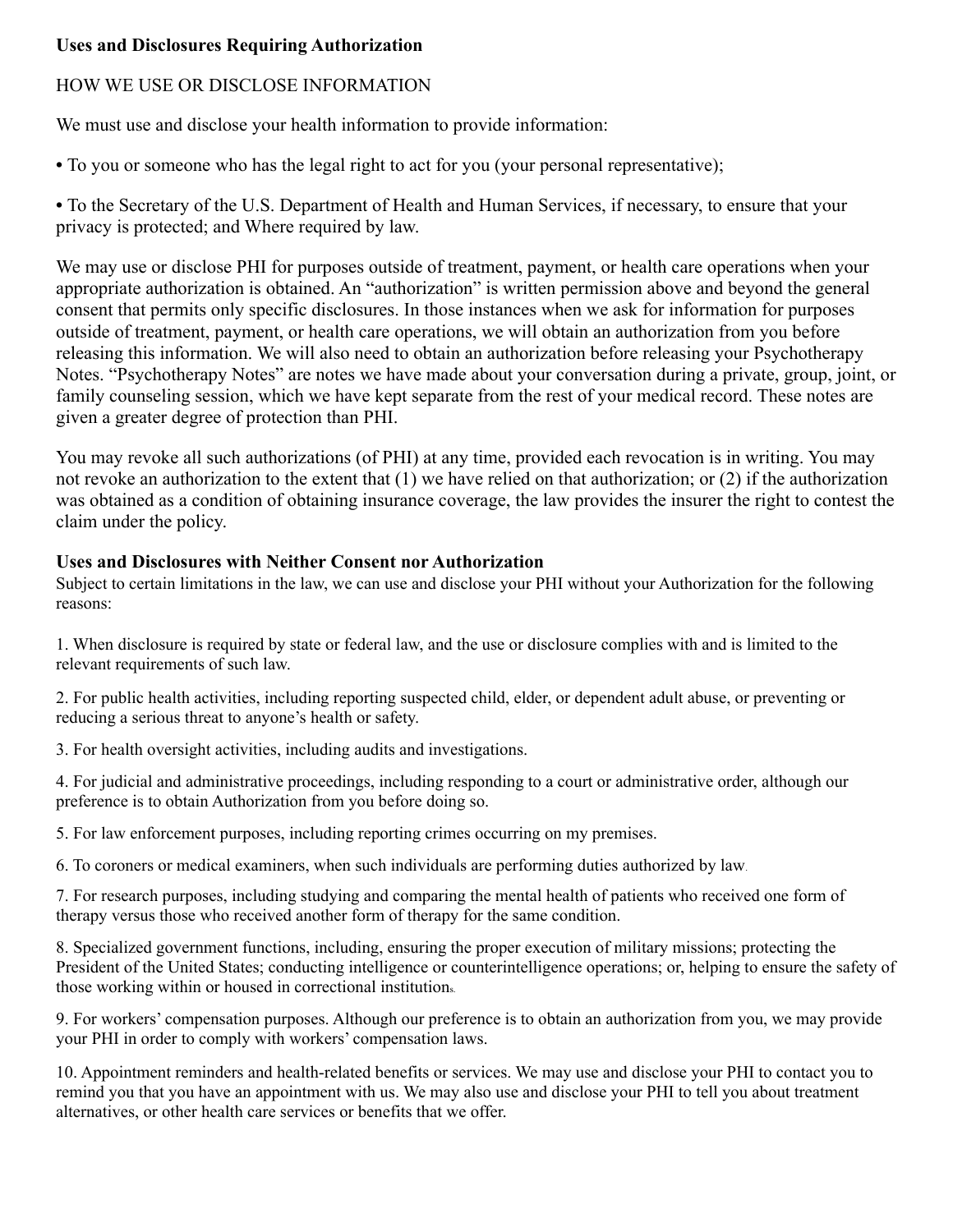## **Patient's Rights**

You have the following rights with respect to your PHI:

1. The Right to Request Limits on Uses and Disclosures of Your PHI. You have the right to ask us not to use or disclose certain PHI for treatment, payment, or health care operations purposes. We are not required to agree to your request, and we may say "no" if we believe it would affect your health care.

2. The Right to Request Restrictions for Out-of-Pocket Expenses Paid for In Full. You have the right to request restrictions on disclosures of your PHI to health plans for payment or healthcare operations purposes if the PHI pertains solely to a health care item or a health care service that you have paid for out-of-pocket in full.

3. The Right to Choose How We Send PHI to You. You have the right to ask us to contact you in a specific way (for example, home or office phone) or to send mail to a different address, and we will agree to all reasonable requests.

4. The Right to See and Get Copies of Your PHI. Other than "psychotherapy notes," you have the right to get an electronic or paper copy of your medical record and other information that we have about you. We will provide you with a copy of your record, or a summary of it, if you agree to receive a summary, within 30 days of receiving your written request, and we may charge a reasonable, cost-based fee for doing so.

5. The Right to Get a List of the Disclosures We Have Made.You have the right to request a list of instances in which we have disclosed your PHI for purposes other than treatment, payment, or health care operations, or for which you provided me with an Authorization. We will respond to your request for an accounting of disclosures within 60 days of receiving your request. The list we will give you will include disclosures made in the last six years unless you request a shorter time. We will provide the list to you at no charge, but if you make more than one request in the same year, we will charge you a reasonable cost-based fee for each additional request.

6. The Right to Correct or Update Your PHI. If you believe that there is a mistake in your PHI, or that a piece of important information is missing from your PHI, you have the right to request that we correct the existing information or add the missing information. We may say "no" to your request, but we will tell you why in writing within 60 days of receiving your request.

7. The Right to Get a Paper or Electronic Copy of this Notice. You have the right to get a paper copy of this Notice, and you have the right to get a copy of this notice by email. And, even if you have agreed to receive this Notice via email, you also have the right to request a paper copy of it.

## **Complaints**

If you have any questions about this notice or want to exercise any of your rights, please call 302-683-1055. Please specify that your question or concern is in reference to your mental health and/or substance abuse protected health information. Filing a Complaint. If you believe your privacy rights have been violated, you may file a complaint with us at the following address:

Lyz Bowman, owner DSC RE: Compliance – Privacy 4550 Linden Hill Road, Suite 152 Wilmington, DE 19808

You may also notify the Secretary of the U.S. Department of Health and Human Services of your complaint. We will not take any adverse action against you for filing a complaint.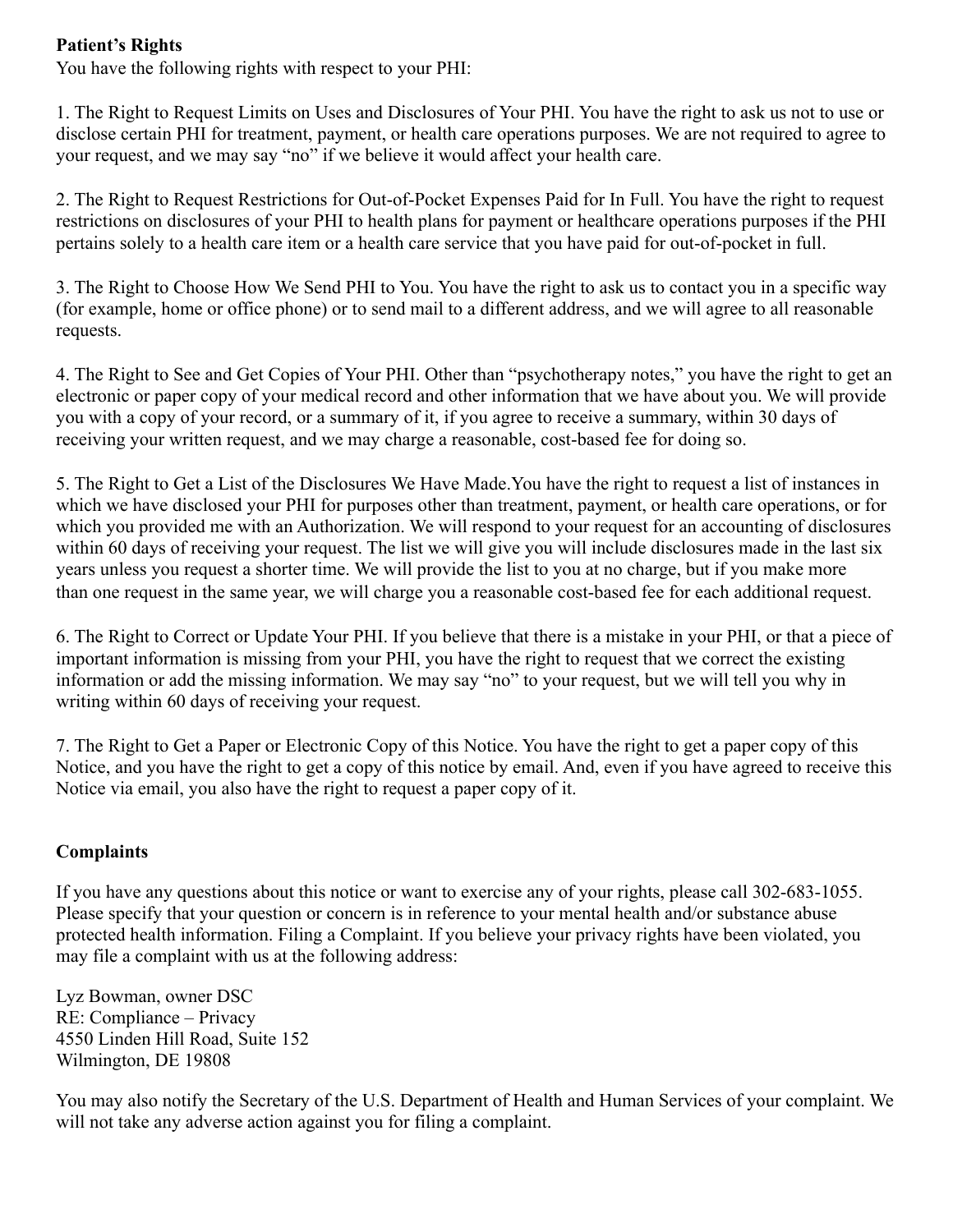## **Effective Date, Restrictions, and Changes to Privacy Policy**

This notice will go into effect on July 15, 2021. We reserve the right to change the terms of this notice and to make the new notice provisions effective for all PHI that we maintain.

## **Acknowledgment of Receipt of Privacy Notice**

 $\mathcal{L}_\text{max}$  , and the set of the set of the set of the set of the set of the set of the set of the set of the set of the set of the set of the set of the set of the set of the set of the set of the set of the set of the

 $\mathcal{L}_\text{max}$  , and the set of the set of the set of the set of the set of the set of the set of the set of the set of the set of the set of the set of the set of the set of the set of the set of the set of the set of the

 $\mathcal{L}_\text{max}$ 

Under the Health Insurance Portability and Accountability Act of 1996 (HIPAA), you have certain rights regarding the use and disclosure of your protected health information. By signing below, you are acknowledging that you have received a copy of the HIPAA Notice of Privacy Practices.

Printed Name

Signature of Client and/or Guardian

Date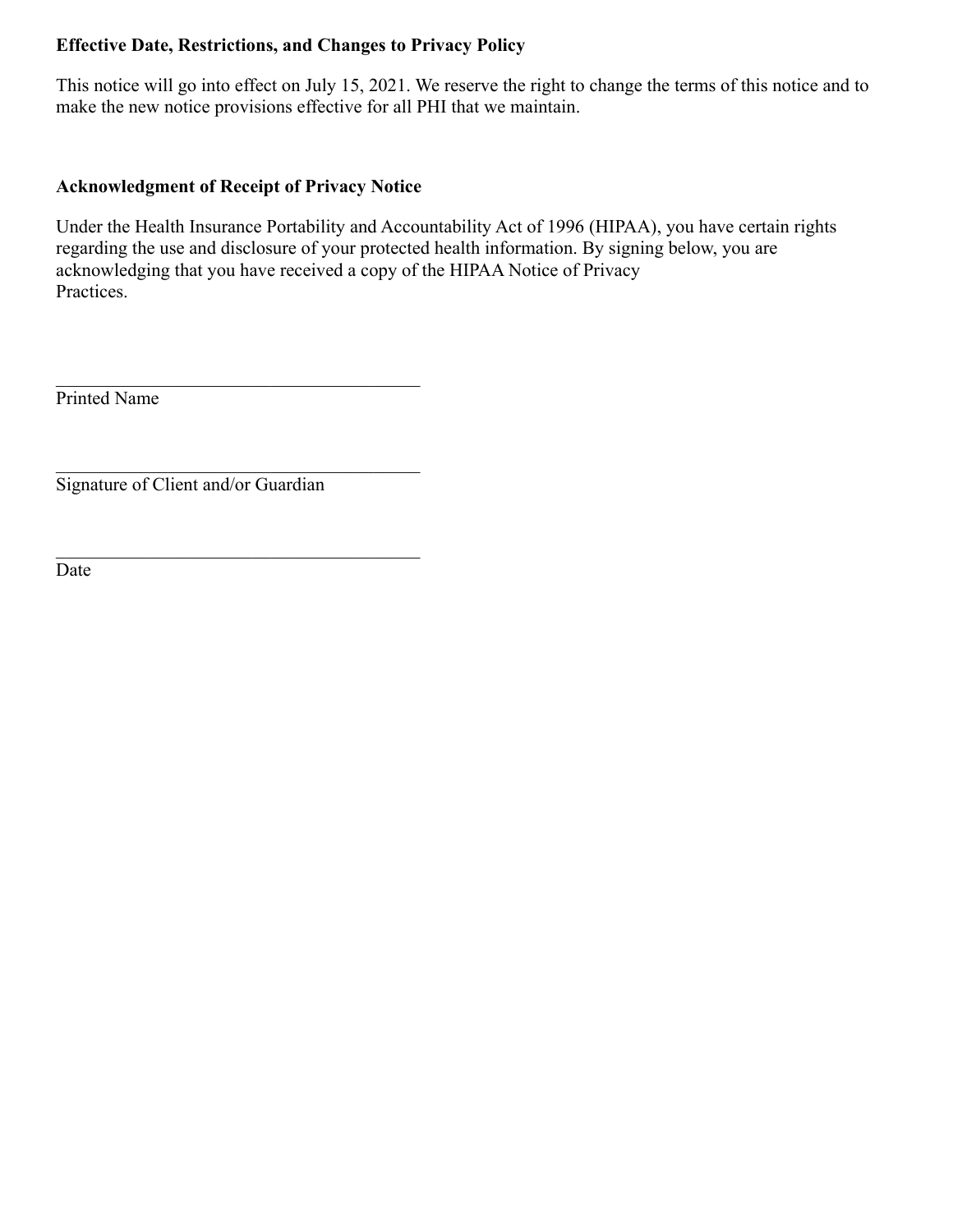

# **Informed Consent for Psychotherapy**

The therapeutic relationship is unique in that it is a highly personal and at the same time, a contractual agreement. Given this, it is important for us to reach a clear understanding of how our relationship will work, and what each of us can expect. This consent will provide a clear framework for our work together. Feel free to discuss any of this with us. Please read and indicate that you have reviewed this information and agree to it by signing the end of this document.

The Therapeutic Process you have taken a very positive step by deciding to seek therapy. The outcome of your treatment depends largely on your willingness to engage in this process, which may, at times, result in considerable discomfort. Remembering unpleasant events and becoming aware of feelings attached to those events can bring on strong feelings of anger, depression, anxiety, etc. There are no miracle cures. We cannot promise that your behavior or circumstances will change. We can promise to support you and do our very best to understand you and repeating patterns, as well as to help you clarify what it is that you want for yourself.

#### **Confidentiality**

The session content and all relevant materials to the client's treatment will be held confidential unless the client requests in writing to have all or portions of such content released to a specifically named person/persons. Limitations of such client held privilege of confidentiality exist and are itemized below:

1. If a client threatens or attempts to commit suicide or otherwise conducts him/herself in a The manner in which there is a substantial risk of incurring serious bodily harm.

2. If a client threatens grave bodily harm or death to another person.

3. If the therapist has a reasonable suspicion that a client or other named victim is the perpetrator, an observer of, or actual victim of physical, emotional, or sexual abuse of children under the age of 18 years (with no statutes of limitation).

4. Suspicions as stated above in the case of an elderly person who may be subjected to these Abuses.

5. Suspected neglect of the parties named in items #3 and # 4.

6. If a court of law issues a legitimate subpoena for information stated on the subpoena.

7. If a client is in therapy or being treated by order of a court of law, or if the information is obtained for the purpose of rendering an expert's report to an attorney.

Occasionally we may need to consult with other professionals in their areas of expertise in order to provide the best treatment for you. Information about you may be shared in this context without using your name.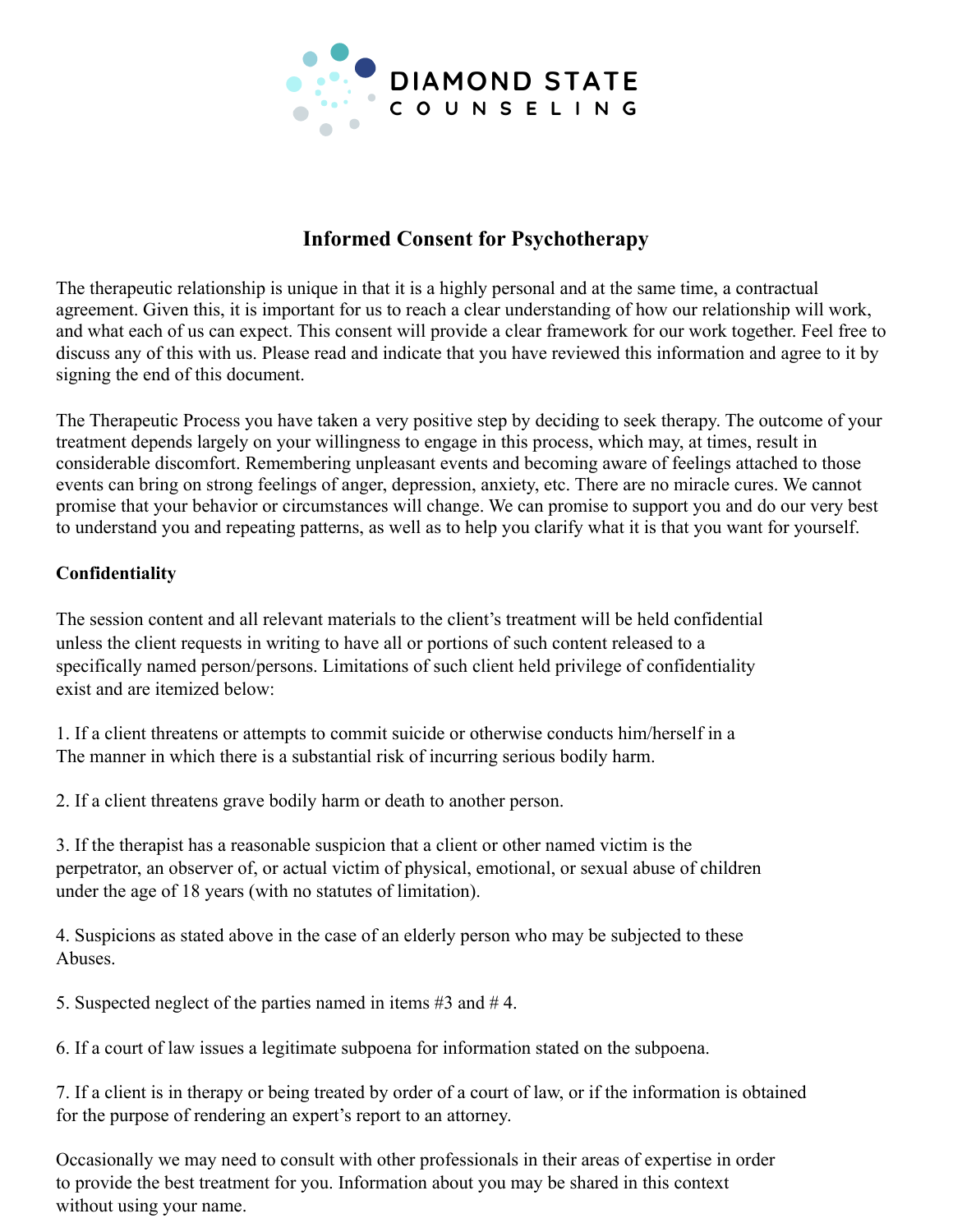If we see each other accidentally outside of the therapy office, we will not acknowledge you first. Your right to privacy and confidentiality is of the utmost importance to us, and we do not wish to jeopardize your privacy. However, if you acknowledge us first, we will be more than happy to speak briefly with you, but feel it appropriate not to engage in any lengthy discussions in public or outside of the therapy office.

Printed Name

Signature of Client and/or Guardian

 $\mathcal{L}_\text{max}$ 

 $\mathcal{L}_\text{max}$  , and the set of the set of the set of the set of the set of the set of the set of the set of the set of the set of the set of the set of the set of the set of the set of the set of the set of the set of the

 $\mathcal{L}_\text{max}$  , and the set of the set of the set of the set of the set of the set of the set of the set of the set of the set of the set of the set of the set of the set of the set of the set of the set of the set of the

Date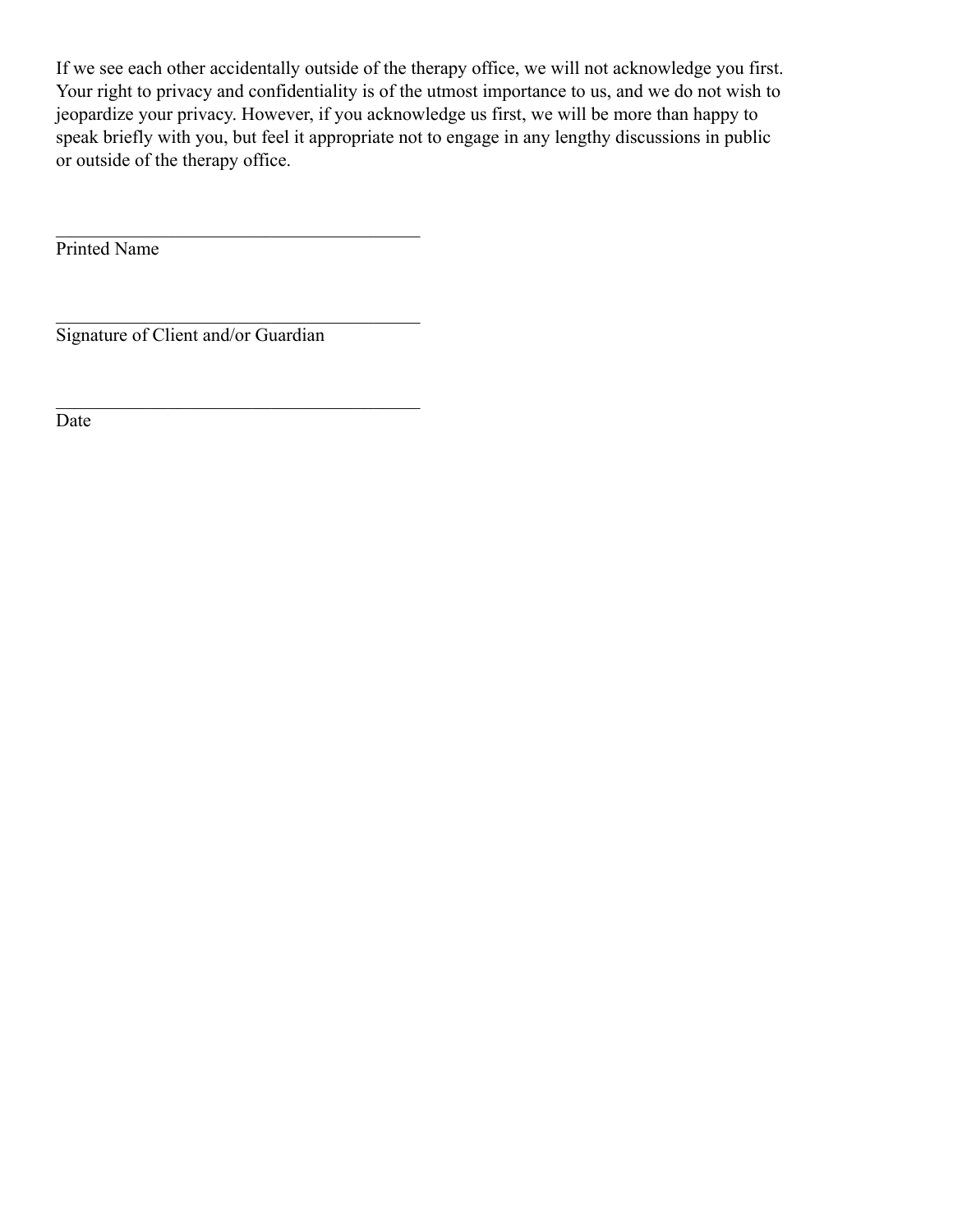

# **Practice Policies**

#### **APPOINTMENTS AND CANCELLATION**S

Please remember to cancel or reschedule **24 hours in advance.** You will be responsible for the **cancellation fee of \$50** if cancellation is less than 24 hours.

A \$25.00 service charge will be charged for any checks returned for any reason for special handling.

If you give incomplete or inaccurate insurance information, you may be responsible for the balance if we are unable to collect in full from your insurance.

We always consider broken appointments individually and understand that emergencies do arise. Insurance will not pay for broken appointments. However, as a general rule of thumb, 3 broken appointments within a 6 month time period may result in discharge from our practice.

We also charge for our time when you require written correspondence. This is billed according to the amount of time utilized with a minimum fee of \$20. This would include correspondence such as letters to other practitioners, disability applications, etc. Insurance will not pay for correspondence.

Telehealth consults are also billed at regular rates. Sessions are generally 55 minutes in length. Our clinicians take a few minutes between clients to relax, let go of the last session and prepare for the next one.

Our clinicians will keep confidential anything you say with the following exceptions: a) you direct the therapist to speak about you with someone, b) The therapist determines that you are a danger to yourself or others, or c) there is evidence of child or elder abuse. In the event of the latter two exceptions, the therapist will contact family, friends, DFS, and/or law enforcement authorities to attempt to prevent harm from coming to anyone.

Our clinicians attend peer consultations with colleagues regularly. They may discuss the work occurring in your session in these sessions while maintaining your anonymity.

#### **TELEPHONE ACCESSIBILITY**

If you need to contact your clinician between sessions, please leave a message on their voice mail. Clinicians are often not immediately available; however, they will attempt to return your call within 24 hours. Please note that Face-to-face sessions are highly preferable to phone sessions. However, in the event that you are out of town, sick or need additional support, phone sessions are available. If a true emergency situation arises, please call 911 or any local emergency room.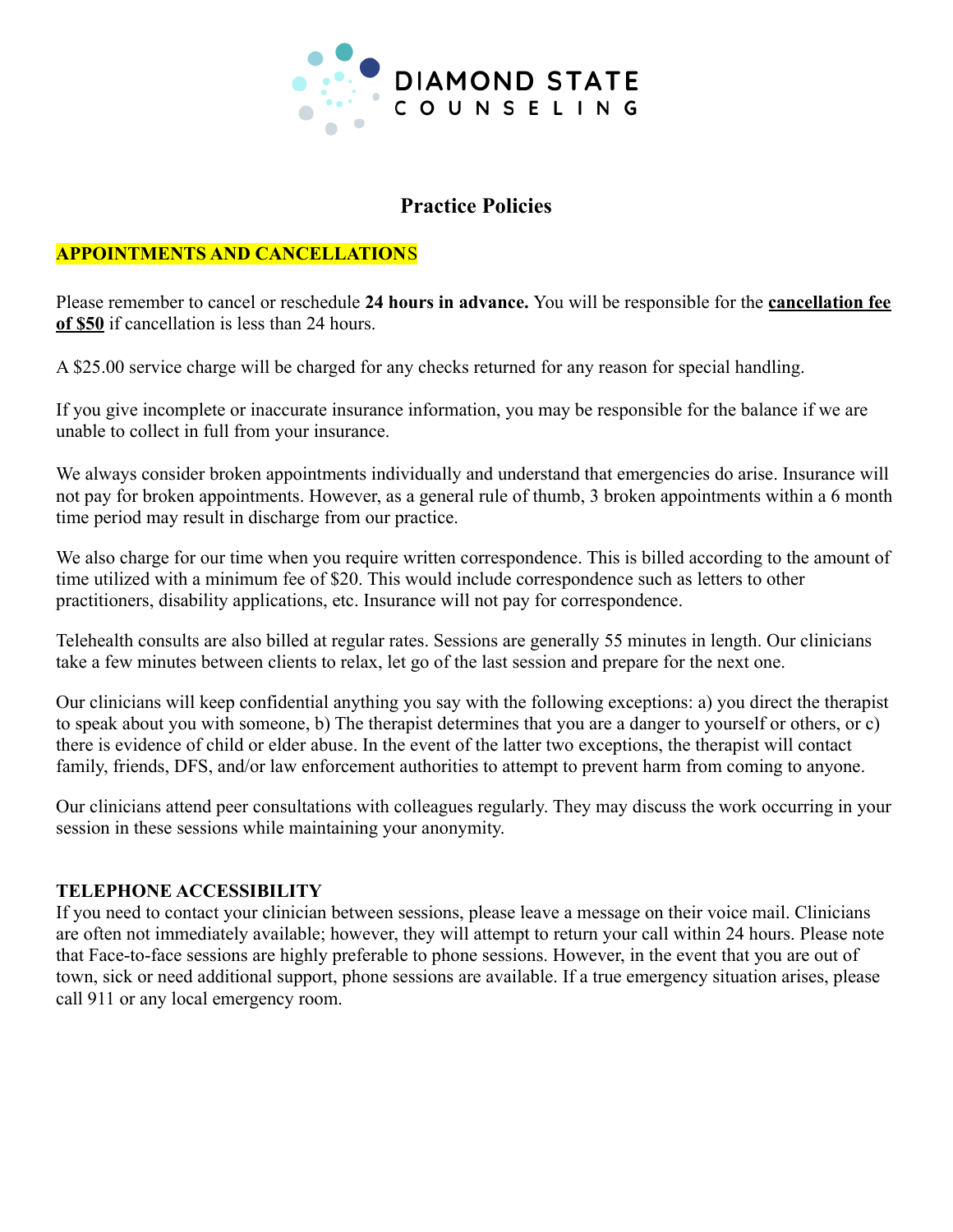## **SOCIAL MEDIAAND TELECOMMUNICATION**

Due to the importance of your confidentiality and the importance of minimizing dual relationships, clinicians do not accept friend or contact requests from current or former clients on any social networking site (Facebook, LinkedIn, etc). Adding clients as friends or contacts on these sites can

compromise your confidentiality and our respective privacy. It may also blur the boundaries of our therapeutic relationship. If you have questions about this, please bring them up when we meet and we can talk more about it.

# **ELECTRONIC COMMUNICATION**

Clinicians cannot ensure the confidentiality of any form of communication through electronic media, including text messages. If you prefer to communicate via email or text messaging for issues regarding scheduling or cancellations, we can do so. While clinicians may try to return messages in a timely manner, they cannot guarantee immediate response and request that you do not use these methods of communication to discuss therapeutic content and/or request assistance for emergencies. Services by electronic means, including but not limited to telephone communication, the Internet, facsimile machines, and email is considered telemedicine by the State of Delaware. Under the Delaware Telemedicine Act of 1996, telemedicine is broadly defined as the use of information technology to deliver medical services and information from one location to another. If you and your therapist chose to use information technology for some or all of your treatment, you need to understand that:

(1) You retain the option to withhold or withdraw consent at any time without affecting the right to future care or treatment or risking the loss or withdrawal of any program benefits to which you would otherwise be entitled.

(2) All existing confidentiality protections are equally applicable.

(3) Your access to all medical information transmitted during a telemedicine consultation is guaranteed, and copies of this information are available for a reasonable fee.

(4) Dissemination of any of your identifiable images or information from the telemedicine interaction to researchers or other entities shall not occur without your consent.

(5) There are potential risks, consequences, and benefits of telemedicine.

Potential benefits include, but are not limited to improved communication capabilities, providing convenient access to up-to-date information, consultations, support, reduced costs, improved quality, change in the conditions of practice, improved access to therapy, better continuity of care, and reduction of lost work time and travel costs. Effective therapy is often facilitated when the therapist gathers within a session or a series of sessions, a multitude of observations, information, and experiences about the

client. Therapists may make clinical assessments, diagnoses, and interventions based not only on direct verbal or auditory communications, written reports, and third-person consultations, but also on direct visual and olfactory observations, information, and experiences. When using information technology in therapy services, potential risks include, but are not limited to the therapist's inability to make visual and olfactory observations of clinically or therapeutically potentially relevant issues such as your physical condition including deformities, apparent height, and weight, body type, attractiveness relative to social and cultural norms or standards, gait and motor coordination, posture, work speed, any noteworthy mannerism or gestures, physical or medical conditions including bruises or injuries, basic grooming, and hygiene including appropriateness of dress, eye contact (including any changes in the previously listed

issues), sex, chronological and apparent age, ethnicity, facial and body language, and congruence of language and facial or bodily expression. Potential consequences thus include the therapist not being aware of what he or she would consider important information, that you may not recognize as significant to present verbally to the therapist.